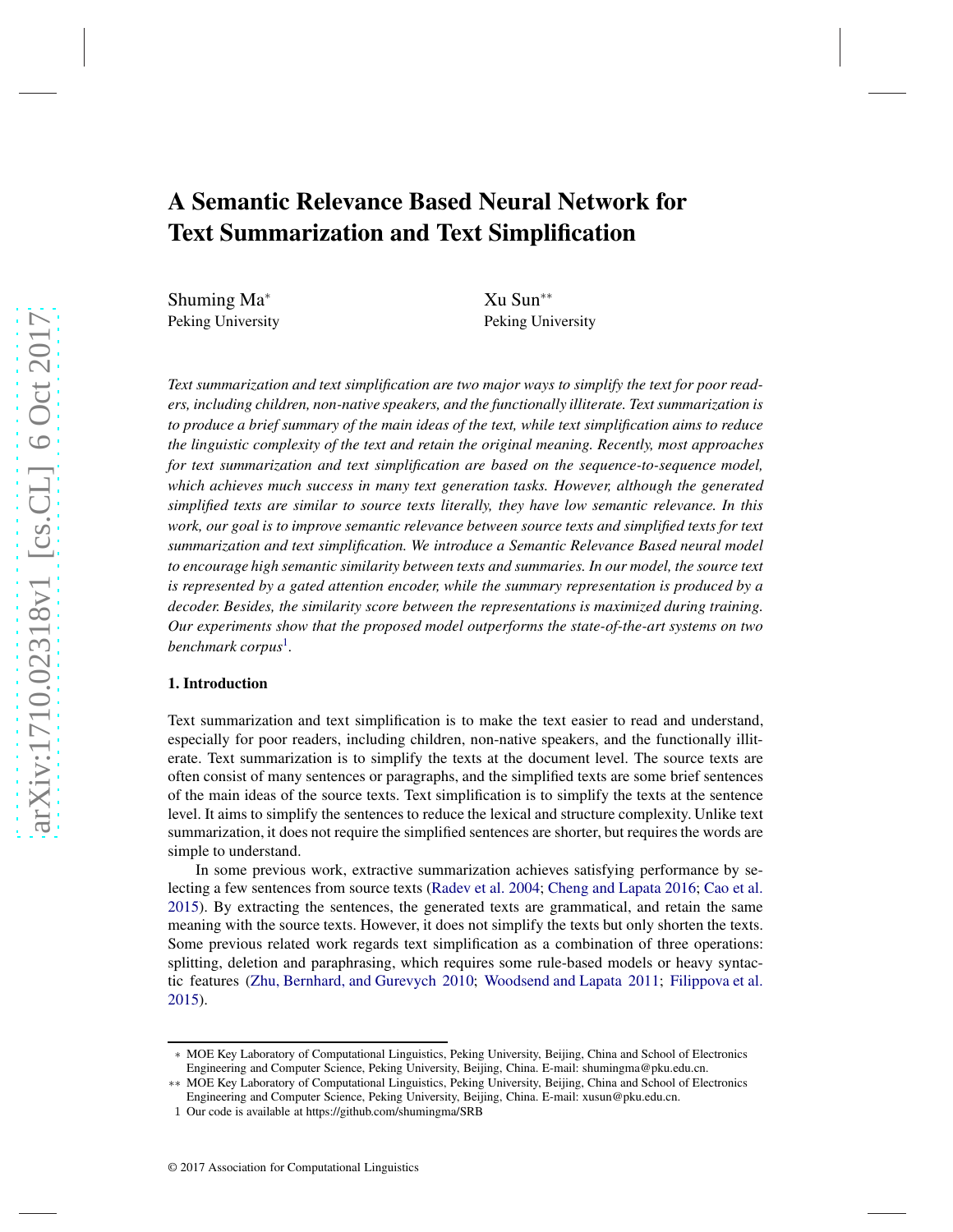#### Table 1

<span id="page-1-0"></span>An example of the simplified text generated by Seq2seq for summarization. The summary has high similarity to the text literally, but has low semantic relevance.

| Text    | 昨晚, <b>中联航空</b> 成都飞北京一架航班被发现有 <b>多人</b> 吸烟。后因天气<br>原因, 飞机备降太原机场。有乘客要求重新安检, 机长决定继续飞                                                                                                                                                        |
|---------|-------------------------------------------------------------------------------------------------------------------------------------------------------------------------------------------------------------------------------------------|
|         | 行,引起机组人员与未吸烟乘客冲突。<br>Last night, several people were caught to smoke on a flight of China                                                                                                                                                 |
|         | United Airlines from Chendu to Beijing. Later the flight temporarily<br>landed on Taiyuan Airport. Some passengers asked for a security check<br>but were denied by the captain, which led to a collision between crew and<br>passengers. |
| Seq2seq | 中联航空机场发生爆炸致多人死亡。<br>China United Airlines exploded in the airport, leaving several people<br>dead.                                                                                                                                        |
| Gold    | 航班多人吸烟机组人员与乘客冲突。<br>Several people smoked on a flight which led to a collision between crew<br>and passengers.                                                                                                                            |

Most recent approaches use sequence-to-sequence model for text summarization [\(Rush, Chopra, and Weston 2015;](#page-14-3) [Hu, Chen, and Zhu 2015\)](#page-13-3) and text simplification [\(Nisioi et al. 2017](#page-14-4); [Cao et al. 2017;](#page-13-4) [Zhang and Lapata 2017\)](#page-14-5). Sequence-to-sequence model is a widely used end-to-end framework for text generation, such as machine translation. It compresses the source text information into dense vectors with the neural encoder, and the neural decoder generates the target text using the compressed vectors.

For both text summarization and text simplification, the simplified texts must have high semantic relevance to the source texts. However, current sequence-to-sequence models tend to produce grammatical and coherent simplified texts regardless of the semantic relevance to source texts. Table [1](#page-1-0) shows that the summary generated by a LSTM sequence-to-sequence model (Seq2seq) is similar to the source text literally, but it has low semantic relevance.

In this work, our goal is to improve the semantic relevance between source texts and generated simplified texts for text summarization and text simplification. To achieve this goal, we propose a Semantic Relevance Based neural network model (SRB). In our model, we compress the source texts into dense vectors with the encoder, and decode the dense vector into simplified texts with the decoder. The encoder produces the representation of source texts, and the decoder produces the representation of the generated texts. A similarity evaluation component is introduced to measure the relevance of source texts and generated texts. During training, it maximizes the similarity score to encourage high semantic relevance between source texts and simplified texts. In order to better represent a long source text, we introduce a self-gated attention encoder to memory the input text. We conduct the experiments on three corpus, namely LCSTS, PWKP, and EW-SEW. Experiments show that our proposed model has better performance than the state-of-the-art systems on two benchmark corpus.

The contributions of this work are as follow:

• We propose a Semantic Relevance Based neural network model (SRB) to improve the semantic relevance between source texts and generated simplified texts for text summarization and text simplification. A similarity evaluation component is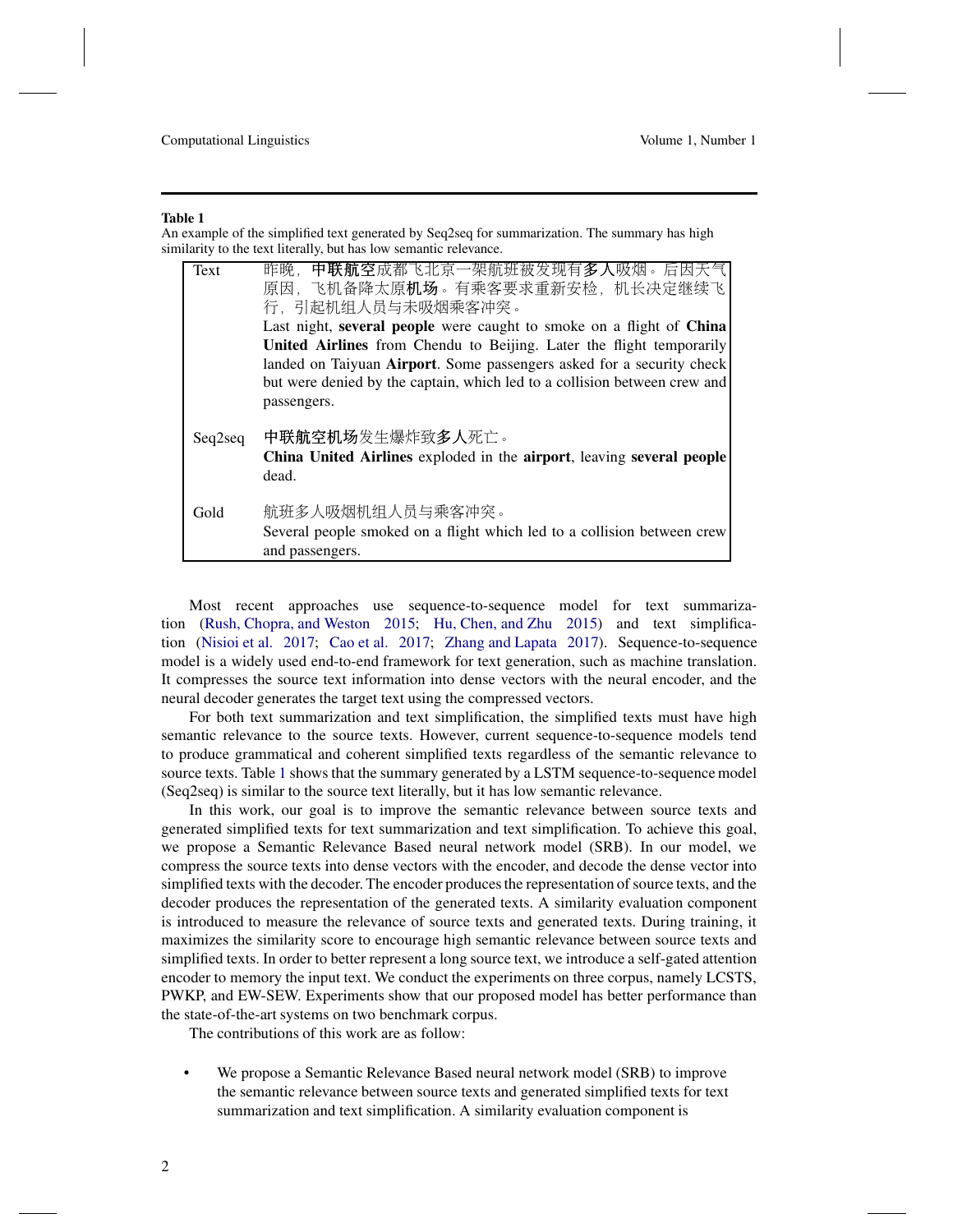introduced to measure the relevance of source texts and generated texts, and the similarity score is maximized to encourage high semantic relevance between source texts and simplified texts.

We introduce a self-gated encoder to better represent a long redundant text. We perform the experiments on three corpus, namely LCSTS, PWKP, and EW-SEW. Experiments show that our proposed model outperforms the state-of-the-art systems on two benchmark corpus.

#### 2. Background: Sequence-to-sequence Model

Most recent models for text summarization and text simplification are based on the sequenceto-sequence model. The sequence-to-sequence model is able to compress source texts  $x =$  ${x_1, x_2, ..., x_N}$  into a continuous vector representation with an encoder, and then generates the simplified text  $y = \{y_1, y_2, ..., y_M\}$  with a decoder. In the previous work [\(Nisioi et al.](#page-14-4) [2017;](#page-14-4) [Hu, Chen, and Zhu 2015\)](#page-13-3), the encoder is a two layer Long Short-term Memory Network (LSTM) [\(Hochreiter and Schmidhuber 1997\)](#page-13-5), which maps source texts into the hidden vector  $\{h_1, h_2, ..., h_N\}$ . The decoder is a uni-directional LSTM, producing the hidden output  $s_t$ , which is the dense representation of the words at the  $t^{th}$  time step. Finally, the word generator computes the distribution of output words  $y_t$  with the hidden state  $s_t$  and the parameter matrix W:

$$
p(y_t|x) = softmax(Ws_t)
$$
\n(1)

Attention mechanism is introduced to better capture context information of source texts [\(Bahdanau, Cho, and Bengio 2014\)](#page-12-0). Attention vector  $c_t$  is calculated by the weighted sum of encoder hidden states:

$$
c_t = \sum_{i=1}^{N} \alpha_{ti} h_i \tag{2}
$$

$$
\alpha_{ti} = \frac{e^{g(s_t, h_i)}}{\sum_{j=1}^{N} e^{g(s_t, h_j)}}
$$
(3)

where  $g(s_t, h_i)$  is an attentive score between the decoder hidden state  $s_t$  and the encoder hidden state  $h_i$ . When predicting an output word, the decoder takes account of the attention vector, which contains the alignment information between source texts and simplified texts. With the attention mechanism, the word generator computes the distribution of output words  $y_t$ :

$$
p(y_t|x) = softmax(W\tilde{s}_t)
$$
\n(4)

$$
\tilde{s_t} = \tanh(W_c[s_t; c_t])\tag{5}
$$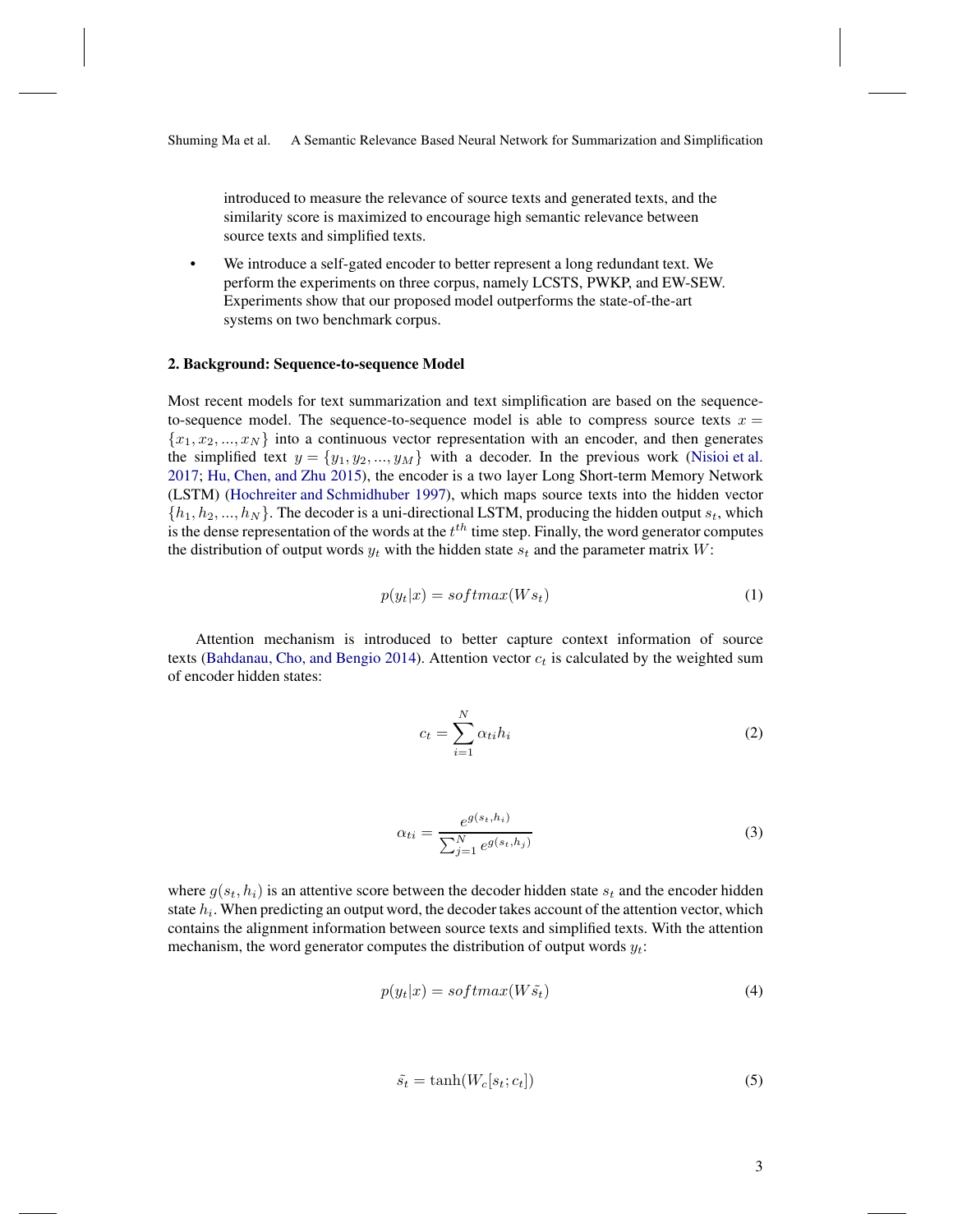

Figure 1

<span id="page-3-0"></span>Our Semantic Relevance Based neural model. It consists of decoder (above), encoder (below) and cosine similarity function.

## 3. Proposed Model

Our goal is to improve the semantic relevance between source texts and simplified texts, so our proposed model encourages high similarity between their representations. Figure [1](#page-3-0) shows our proposed model. The model consists of three components: encoder, decoder and a similarity function. The encoder compresses source texts into semantic vectors, and the decoder generates summaries and produces semantic vectors of the generated summaries. Finally, the similarity function evaluates the relevance between the sematic vectors of source texts and generated summaries. Our training objective is to maximize the similarity score so that the generated summaries have high semantic relevance to source texts.

## 3.1 Self-gated Encoder

The goal of the complex text encoder is to provide a series of dense representation of source texts for the decoder and the semantic relevance component. In the previous work [\(Nisioi et al.](#page-14-4) [2017\)](#page-14-4), the complex text encoder is a two-layer uni-directional Long Short-term Memory Network (LSTM), which produces the dense representation  $\{h_1, h_2, ..., h_N\}$  from the source text  ${x_1, x_2, ..., x_N}.$ 

However, in text summarization and text simplification, source texts are usually very long and noisy. Therefore, some encoding information in the beginning of the texts will vanish until the end of the texts, which leads to bad representations of the texts. Bi-directional LSTM is an alternative to deal with the problem, but it needs double time to encoder the source texts, and it does not represents the middle of the texts well when the texts are too long. To solve the problem, we propose a self-gated encoder to better represent a long text.

In text summarization and text simplification, some words or information in the source texts are unimportant, so they need to be simplified or discarded. Therefore, we introduce a self-gated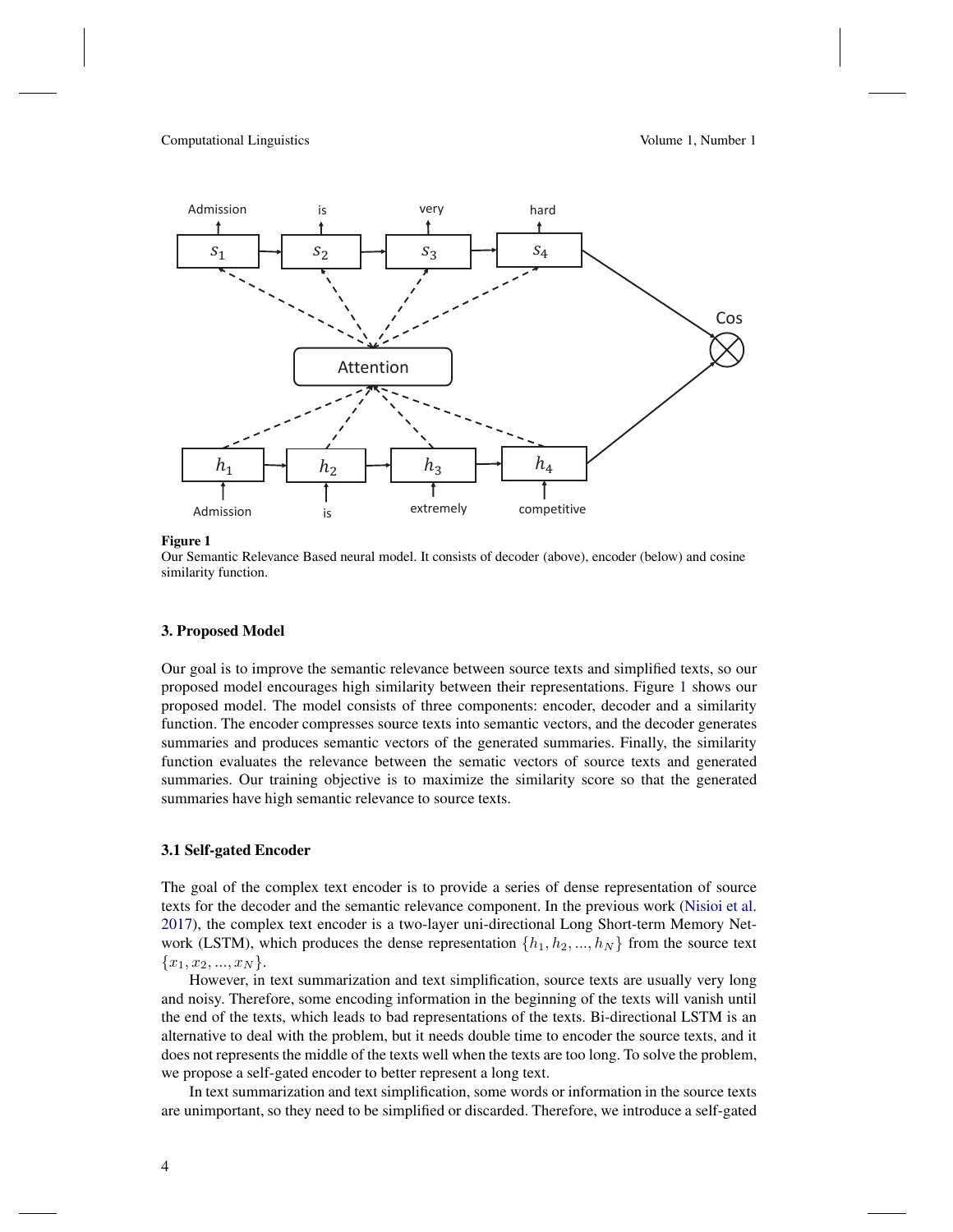

#### Figure 2

The self-gated encoder. It measure the importance of each word, and decide how much information is reserved as the representation of the texts.

encoder, which can reduce the unnecessary information and enhance the important information to represent a long text.

Self-gated encoder try to measure the importance of each word, and decide how much information is reserved as the representation of the texts. At each time step, every upcoming word  $x_t$  is fed into the LSTM cell, which outputs the dense vector  $h_t$ :

$$
h_t = f(x_t, h_{t-1})\tag{6}
$$

where f is the LSTM function, and  $h_t$  is the output vector of the LSTM cell. A feed-forward neural network is used to measure the importance and decide how much information is reversed:

$$
\beta_t = sigmoid(g(h_t))\tag{7}
$$

where g is the feed-forward neural network function, and  $\beta_t$  measures the proportion of the reserved information. Finally, the reversed information is computed by multiplying  $\beta_t$ :

$$
\hat{h}_t = \beta_t h_t \tag{8}
$$

$$
\hat{e}_{t+1} = \beta_t e_{t+1} \tag{9}
$$

where  $h_t$  is the representation at the  $t_{th}$  time step, and  $\hat{e}_{t+1}$  is the input embedding of  $x_{t+1}$  at the  $t + 1$ <sub>th</sub> time step.

## 3.2 Simplified Text Decoder

The goal of the simplified text decoder is to generate a series of simplified words from the dense representation of source texts. In our model, the dense representations of the source texts are fed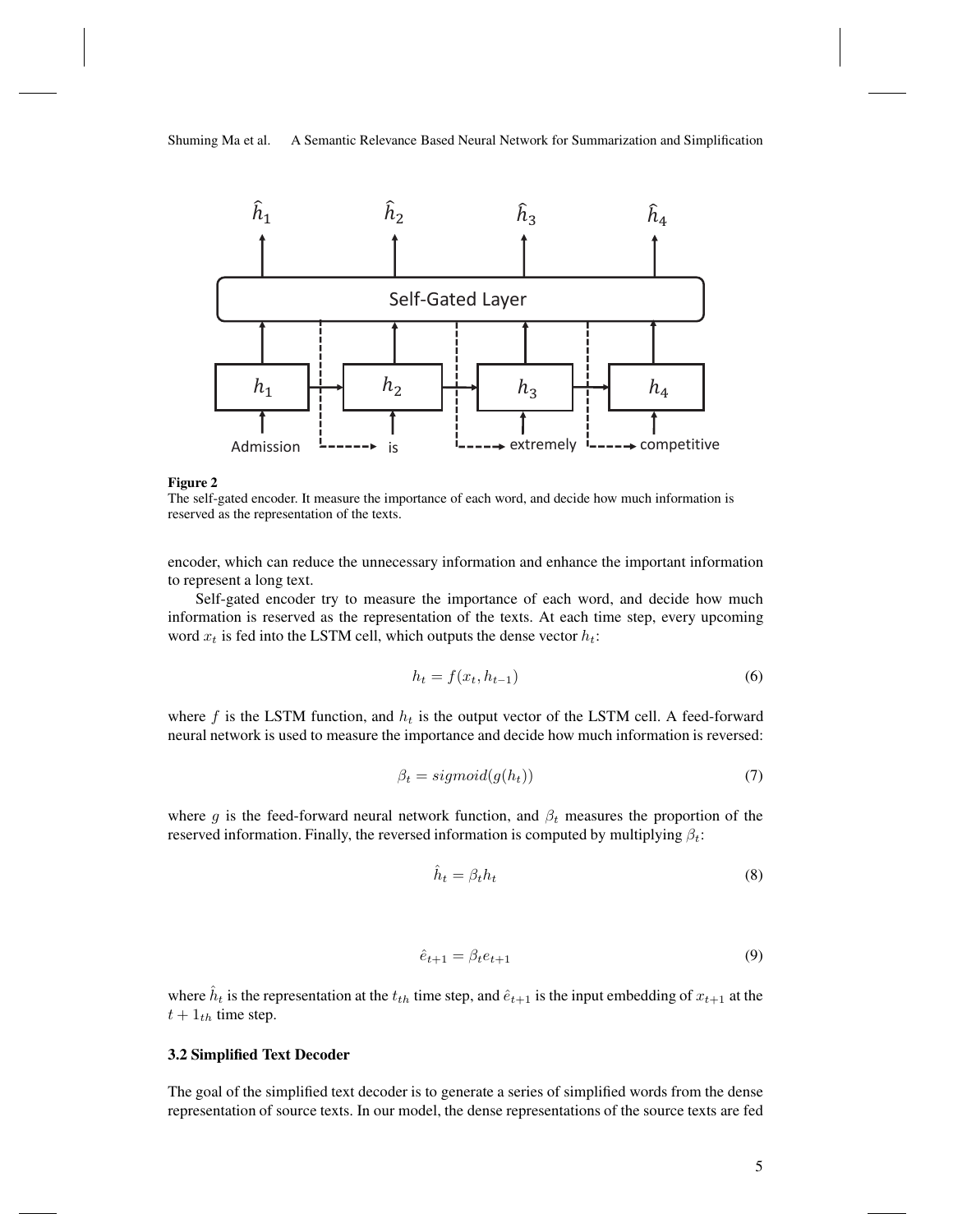into an attention layer to generate the context vector  $c_t$ :

$$
c_t = \sum_{i=1}^{N} \alpha_{ti} \hat{h}_i
$$
\n(10)

$$
\alpha_{ti} = \frac{e^{g(s_t, \hat{h}_i)}}{\sum_{j=1}^{N} e^{g(s_t, \hat{h}_j)}}
$$
(11)

where  $s_t$  is the dense representation of generated simplified computed by a two-layer LSTM.

In this way,  $c_t$  and  $s_t$  respectively represent the context information of source texts and the target texts at the  $t^{th}$  time step. To predict the  $t^{th}$  word, the decoder uses  $c_t$  and  $s_t$  to generate the probability distribution of the candidate words:

$$
p_t(y|x) = softmax(W\hat{s}_t)
$$
\n(12)

$$
\hat{s}_t = \tanh(W_c[s_t; c_t])\tag{13}
$$

where  $W$  and  $W_c$  are the parameter matrix of the output layer. Finally, the word with the highest probability is predicted:

$$
y_t = argmax_{y'} p_t(y'|x) \tag{14}
$$

## 3.3 Semantic Relevance

Our goal is to compute the semantic relevance of source texts and generated texts given the source semantic vector  $V_t$  and the generated sementic vector  $V_s$ . Here, we use cosine similarity to measure the semantic relevance, which is represented with a dot product and magnitude:

$$
cos(V_s, V_t) = \frac{V_s \cdot V_t}{\|V_s\| \|V_t\|} \tag{15}
$$

Source texts and generated texts share the same language, so it is reasonable to assume that their semantic vectors are distributed in the same space. Cosine similarity is a good way to measure the distance between two vectors in the same space.

With the semantic relevance metric, the problem is how to get the semantic vector  $V_s$  and  $V_t$ . There are several methods to represent a text or a sentence, such as mean pooling of LSTM output or reserving the last state of LSTM. In our model, we select the last state of the encoder as the representation of source texts:

$$
V_s = \hat{h}_N \tag{16}
$$

A natural idea to get the semantic vector of a summary is to feed it into the encoder as well. However, this method wastes much time because we encode the same sentence twice. Actually, the last output of the decoder  $\hat{s}_M$  contains information of both source text and generated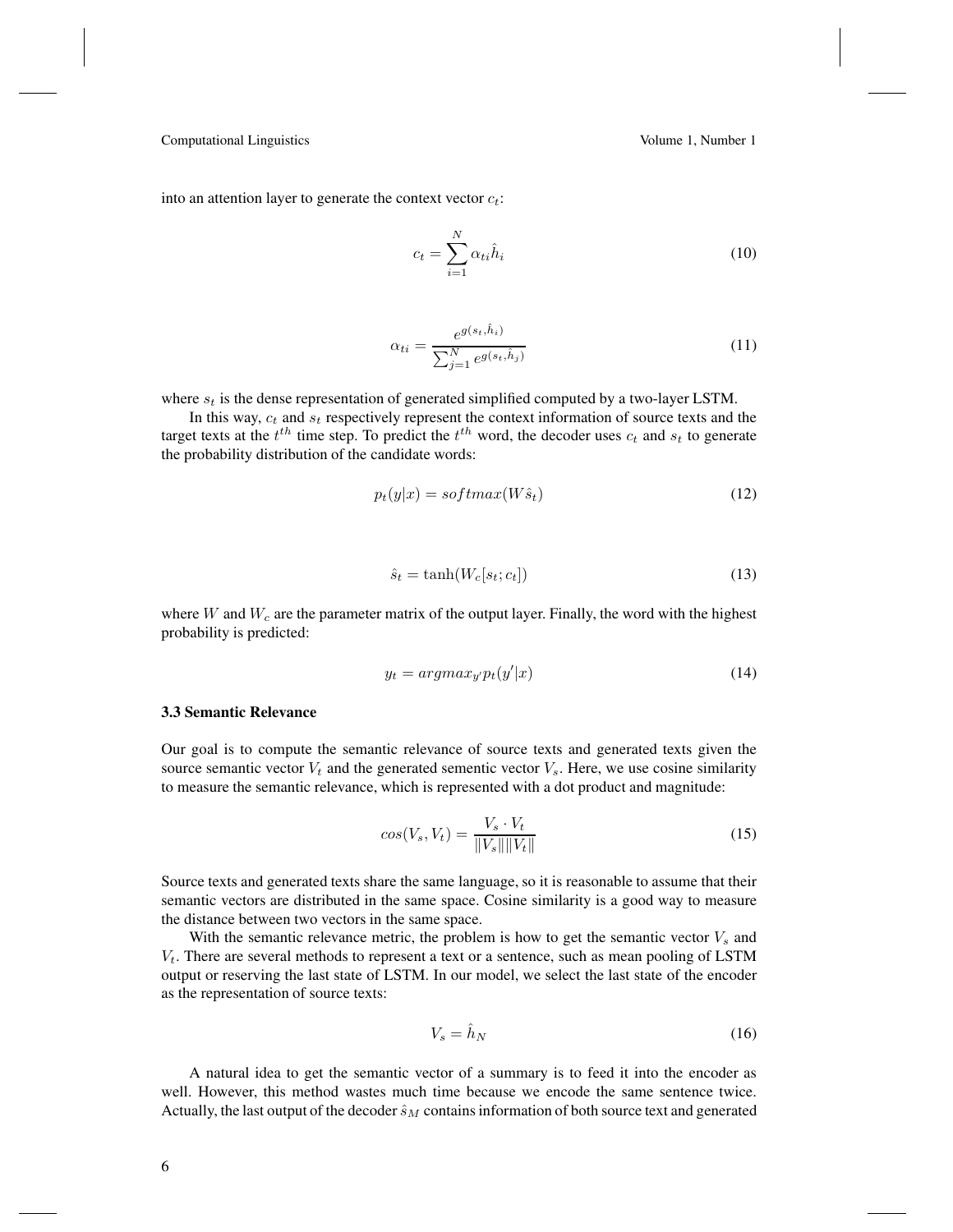summaries. We simply compute the semantic vector of the summary by subtracting  $h<sub>N</sub>$  from  $\hat{s}<sub>M</sub>$ :

$$
V_s = \hat{s}_M - \hat{h}_N \tag{17}
$$

Previous work has proved that it is effective to represent a span of words without encoding them once more [\(Wang and Chang 2016](#page-14-6)).

#### 3.4 Training

Given the model parameter  $\theta$  and input text x, the model produces corresponding summary y and semantic vector  $V_s$  and  $V_t$ . The objective is to minimize the loss function:

$$
L = -p(y|x; \theta) - \lambda \cos(V_s, V_t)
$$
\n(18)

where  $p(y|x; \theta)$  is the conditional probability of summaries given source texts, and is computed by the encoder-decoder model.  $cos(V_s, V_t)$  is cosine similarity of semantic vectors  $V_s$  and  $V_t$ . This term tries to maximize the semantic relevance between source input and target output.

We use Adam optimization method to train the model, with the default hyper-parameters: the learning rate  $\alpha = 0.001$ , and  $\beta_1 = 0.9$ ,  $\beta_2 = 0.999$ ,  $\epsilon = 1e - 8$ .

## 4. Experiments

In this section, we present the evaluation of our model and show its performance on three popular corpus. Besides, we perform a case study to explain the semantic relevance between generated summary and source text.

## 4.1 Datasets

We introduce a Chinese text summarization dataset and two popular text simplification datasets. The simplification datasets are both from the alignments between English Wikipedia website<sup>[2](#page-6-0)</sup> and Simple English Wikipedia website<sup>[3](#page-6-1)</sup>. The Simple English Wikipedia is built for "the children and adults who are learning the English language", and the articles are composed with "easy words and short sentences". Therefore, Simple English Wikipedia is a natural public simplified text corpus. Most of the text simplification benchmark datasets are constructed from Simple English Wikipedia.

Large Scale Chinese Short Text Summarization Dataset (LCSTS). LCSTS is constructed by [Hu, Chen, and Zhu](#page-13-3) [\(2015\)](#page-13-3). The dataset consists of more than 2.4 million text-summary pairs, constructed from a famous Chinese social media website called Sina Weibo<sup>[4](#page-6-2)</sup>. It is split into three parts, with 2,400,591 pairs in PART I, 10,666 pairs in PART II and 1,106 pairs in PART III. All the text-summary pairs in PART II and PART III are manually annotated with relevant scores ranged from 1 to 5, and we only reserve pairs with scores no less than 3. Following the previous work, we use PART I as training set, PART II as development set, and PART III as test set.

Parallel Wikipedia Simplification Corpus (PWKP). PWKP [\(Zhu, Bernhard, and Gurevych 2010](#page-14-1)) is a widely used benchmark for evaluating text simplification systems. It consists of aligned complex text from English WikiPedia (as of

<sup>2</sup> http://en.wikipedia.org

<span id="page-6-0"></span><sup>3</sup> http://simple.wikipedia.org

<span id="page-6-2"></span><span id="page-6-1"></span><sup>4</sup> weibo.sina.com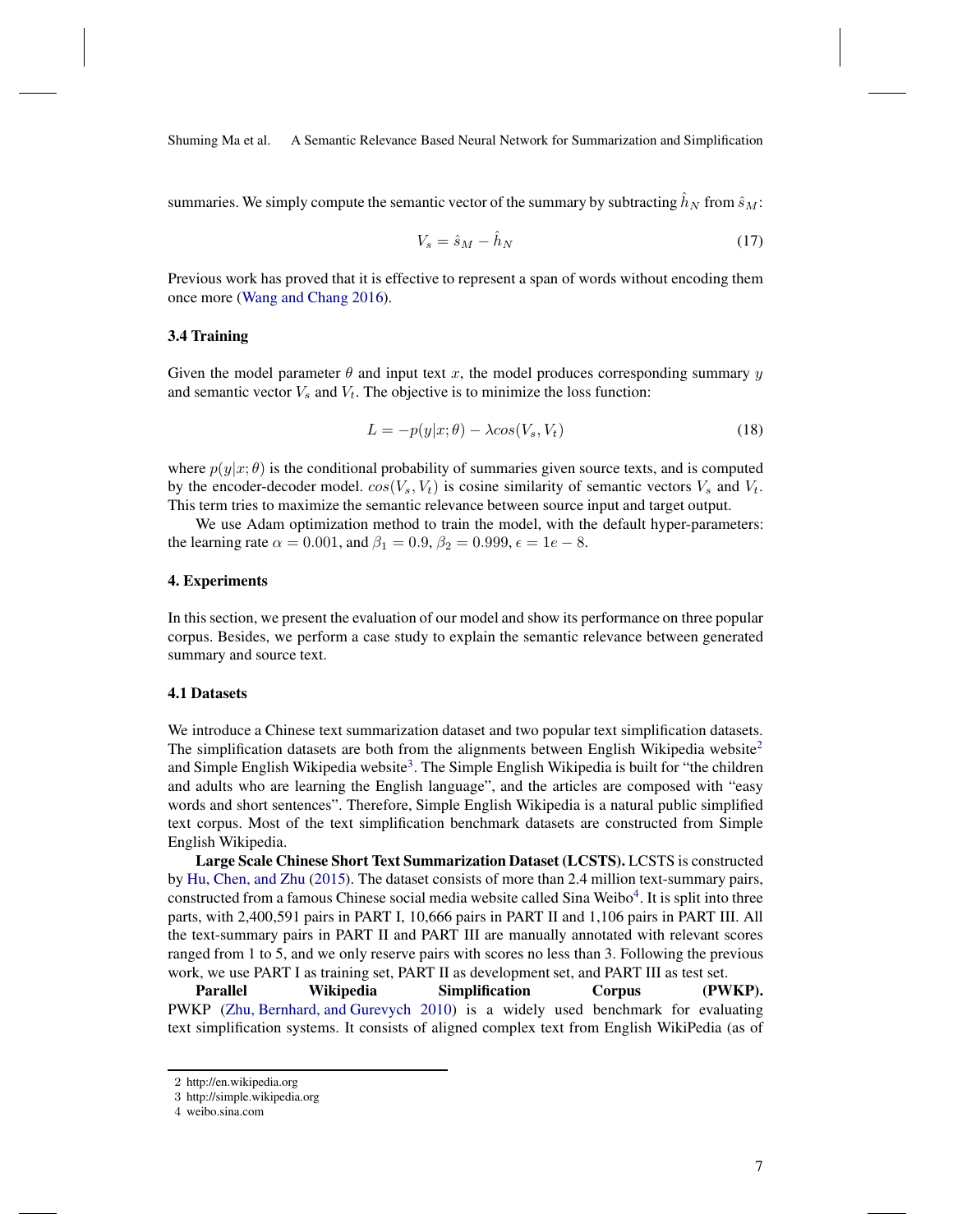Aug. 22nd, 2009) and simple text from Simple Wikipedia (as of Aug. 17th, 2009). The dataset contains 108,016 sentence pairs, with 25.01 words on average per complex sentence and 20.87 words per simple sentence. Following the previous work [\(Zhang and Lapata 2017\)](#page-14-5), we remove the duplicate sentence pairs, and split the corpus with 89,042 pairs for training, 205 pairs for development and 100 pairs for test.

English Wikipedia and Simple English Wikipedia (EW-SEW). EW-SEW is a publicly available dataset provided by [Hwang et al.](#page-13-6) [\(2015\)](#page-13-6). To build the corpus, they first align the complex-simple sentence pairs, score the semantic similarity between the complex sentence and the simple sentence, and classify each sentence pair as a good, good partial, partial, or bad match. Following the previous work [\(Nisioi et al. 2017](#page-14-4)), we discard the unclassified matches, and use the good matches and partial matches with a scaled threshold greater than 0.45. The corpus contains about 150K good matches and 130K good partial matches. We use this corpus as the training set, and the dataset provided by Xu et al. [\(Xu et al. 2016\)](#page-14-7) as the development set and the test set. The development set consists of 2,000 sentence pairs, and the test set contains 359 sentence pairs. Besides, each complex sentence is paired with 8 reference simplified sentences provided by Amazon Mechanical Turk workers.

## 4.2 Settings

We describe the experimental details of text summarization and text simplification respectively. Text Summarization. To alleviate the risk of word segmentation mistakes [\(Xu and Sun 2016;](#page-14-8) [Sun, Wang, and Li 2012\)](#page-14-9), we use Chinese character sequences as both source inputs and target outputs. We limit the model vocabulary size to 4000, which covers most of the common characters. Each character is represented by a random initialized word embedding. We tune our parameter on the development set. In our model, the embedding size is 400, the hidden state size of encoder-decoder is 500, and the size of gated attention network is 1000. We use Adam optimizer to learn the model parameters, and the batch size is set as 32. The parameter  $\lambda$  is 0.0001. Both the encoder and decoder are based on LSTM unit. Following the previous work [\(Hu, Chen, and Zhu 2015\)](#page-13-3), our evaluation metric is F-score of ROUGE: ROUGE-1, ROUGE-2 and ROUGE-L [\(Lin and Hovy 2003\)](#page-13-7).

Text Simplification. The text simplification datasets contain a lot of named entities, which makes the vocabulary too large. To reduce the vocabulary size, we follow the setting by [Zhang and Lapata](#page-14-5) [\(2017\)](#page-14-5). We recognize the named entities with the Stanford CoreNLP tagger [\(Manning et al. 2014\)](#page-13-8), and replace the named entities with the anonymous symbols *NE@N*, where  $NE \in \{PER, LOC, ORG, MISC\}$  where N represents the  $N^{th}$  entity in the sentence. To limit the vocabulary size, we prune the vocabulary to top 50,000 most frequent words, and replace the rest words with the UNK symbols. At test time, we replace the UNK symbols with the highest probability score from the attention alignment matrix following Jean et al. [\(Jean et al.](#page-13-9)) [2015\)](#page-13-9). We filter out sentence pairs whose lengths exceed 100 words in the training set. The encoder is implemented on LSTM, and the decoder is based on LSTM with Luong style attention [\(Luong, Pham, and Manning 2015\)](#page-13-10). We tune our hyper-parameter on the development set. The model has two LSTM layers. The hidden size of LSTM is 256, and the embedding size is 256. We use Adam optimizer [\(Kingma and Ba 2014\)](#page-13-11) to learn the parameters, and the batch size is set to be 64. We set the dropout rate [\(Srivastava et al. 2014\)](#page-14-10) to be 0.4. All of the gradients are clipped when the norm exceeds 5. The evaluation metric is BLEU score.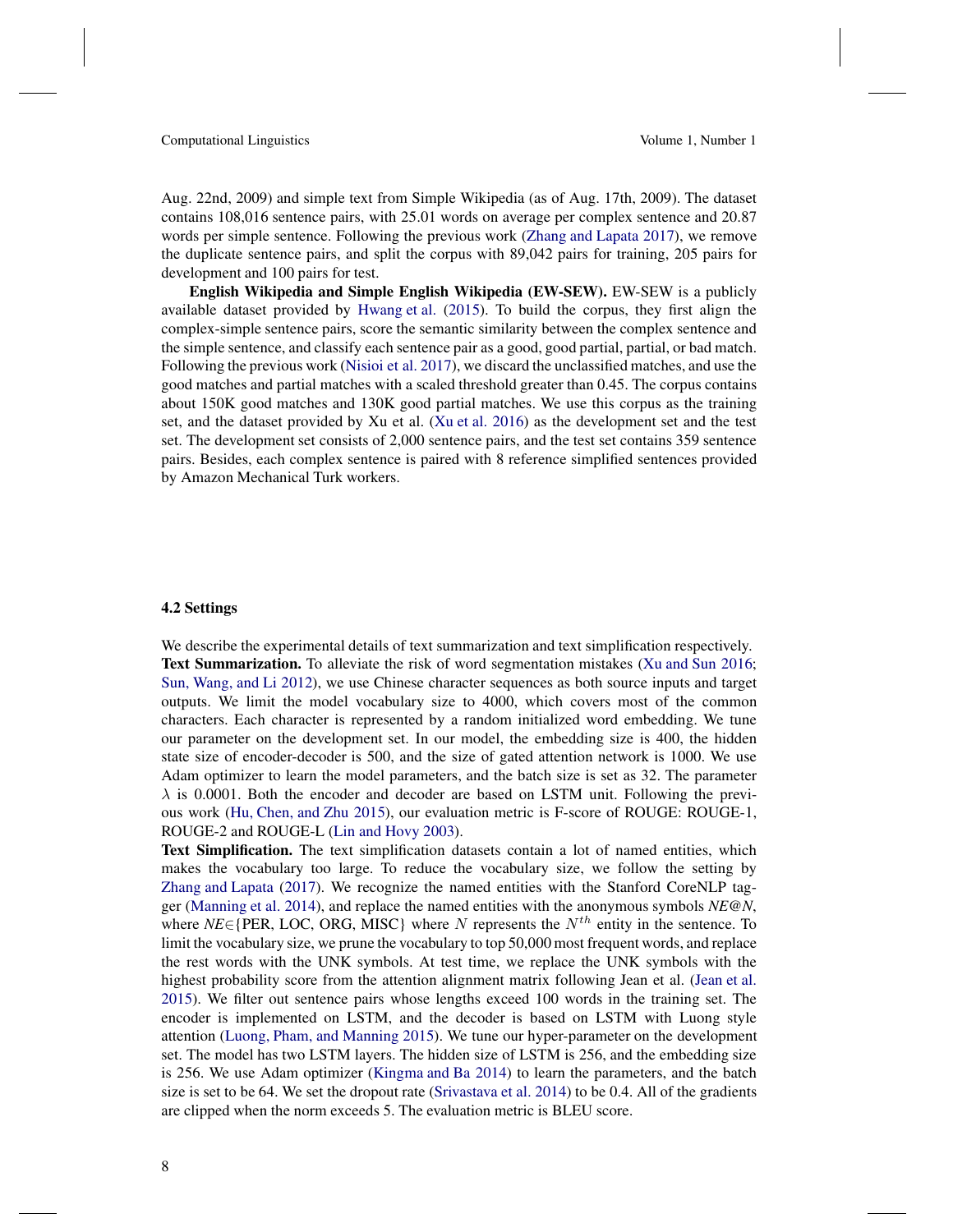## Table 2

<span id="page-8-0"></span>Results of our model and baseline systems. Our models achieve substantial improvement of all ROUGE scores over baseline systems. The results are reported on the test sets.(W: Word level; C: Character level).

| Model                                           | ROUGE-1 | ROUGE-2     | ROUGE-L     |
|-------------------------------------------------|---------|-------------|-------------|
| Seq2seq (W) (Hu, Chen, and Zhu 2015)            | 17.7    | 8.5         | 15.8        |
| Seq2seq (C) (Hu, Chen, and Zhu 2015)            | 21.5    | 8.9         | 18.6        |
| Seq2seq-Attention (W) (Hu, Chen, and Zhu 2015)  | 26.8    | 16.1        | 24.1        |
| Seq2seq-Attention (C) (Hu, Chen, and Zhu 2015)  | 29.9    | 17.4        | 27.2        |
| $Seq2seq$ -Attention $(C)$ (our implementation) | 30.1    | 17.9        | 27.2        |
| SRB (C) (our proposal)                          | 33.3    | <b>20.0</b> | <b>30.1</b> |

#### Table 3

<span id="page-8-1"></span>Comparison with our model and the recent neural models for text simplification. Our models achieve substantial improvement of BLEU score over baseline systems. The results are reported on the test sets.

| <b>PWKP</b>                                | <b>BLEU</b> |
|--------------------------------------------|-------------|
| Seq2seq-Attention (Nisioi et al. 2017)     | 47.52       |
| Seq2seq-Attention-w2v (Nisioi et al. 2017) | 48.10       |
| Seq2seq-Attention (our implementation)     | 48.26       |
| <b>SRB</b> (our proposal)                  | 50.18       |
| <b>EW-SEW</b>                              | <b>BLEU</b> |
| Seq2seq-Attention (Nisioi et al. 2017)     | 84.70       |
| Seq2seq-Attention-w2v (Nisioi et al. 2017) | 87.50       |
| Seq2seq-Attention (our implementation)     | 88.97       |
| <b>SRB</b> (our proposal)                  | 89.84       |

## 4.3 Baseline Systems

Seq2seq. We first compare our model with a basic sequence-to-sequence model [\(Sutskever, Vinyals, and Le 2014\)](#page-14-11). It is a widely used model to generate texts, so it is an important baseline.

Seq2seq-Attention. Seq2seq-Attention [\(Bahdanau, Cho, and Bengio 2014\)](#page-12-0) is a sequence-tosequence framework with neural attention. Attention mechanism helps capture the context information of source texts. This model is a stronger baseline system.

# 4.4 Results

We compare our model with above baseline systems, including Seq2seq and Seq2seq-Attention. We refer to our proposed Semantic Relevance Based neural model as **SRB**. Table [2](#page-8-0) shows the results of our models and baseline systems on LCSTS. As shown in Table [2,](#page-8-0) the models at the character level achieve better performance than the models at the word level. Therefore, we implement our model at the character level. For fair comparison, we also implement a Seq2seq-Attention model following the details in the previous work [\(Hu, Chen, and Zhu 2015\)](#page-13-3). Our implementation of Seq2seq-Attention has better score, mainly because we tune the hyperparameters well on the development set. We can see SRB outperforms both Seq2seq and Seq2seq-Attention with the F-score of 33.3 ROUGE-1, 20.0 ROUGE-2 and 30.1 ROUGE-L.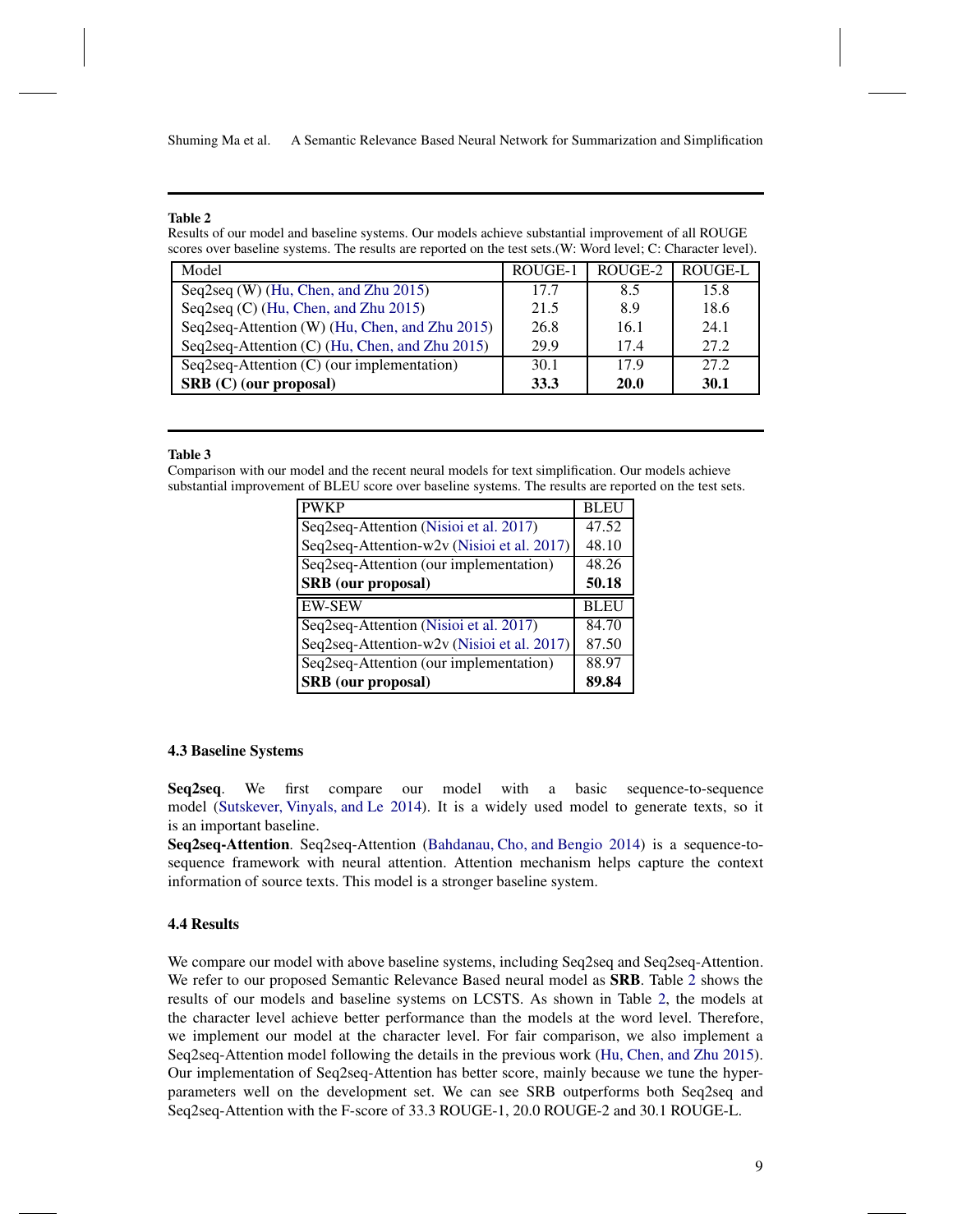#### Table 4

<span id="page-9-0"></span>Results of our model and state-of-the-art systems. COPYNET incorporates copying mechanism to solve out-of-vocabulary problem, so its has higher ROUGE scores. Our model does not incorporate this mechanism currently. In the future work, we will implement this technique to further improve the performance. The results are reported on the test sets. (Word: Word level; Char: Character level; R-1: F-score of ROUGE-1; R-2: F-score of ROUGE-2; R-L: F-score of ROUGE-L)

| Model                                          | ROUGE-1 | ROUGE-2 | ROUGE-L     |
|------------------------------------------------|---------|---------|-------------|
| Seq2seq (W) (Hu, Chen, and Zhu 2015)           | 26.8    | 16.1    | 24.1        |
| Seq2seq (C) (Hu, Chen, and Zhu 2015)           | 29.9    | 17.4    | 27.2        |
| Seq2seq-Attention (W) (Hu, Chen, and Zhu 2015) | 26.8    | 16.1    | 24.1        |
| Seq2seq-Attention (C) (Hu, Chen, and Zhu 2015) | 29.9    | 17.4    | 27.2        |
| COPYNET (C) (Gu et al. 2016)                   | 35.0    | 22.3    | <b>32.0</b> |
| <b>SRB</b> (C) (our proposal)                  | 33.3    | 20.0    | 30.1        |

#### Table 5

<span id="page-9-1"></span>Results of our model and state-of-the-art systems. SRB achieves the best BLEU scores compared with the related systems on PWKP and EW-SEW. The results are reported on the test sets.

| <b>PWKP</b>                      | <b>BLEU</b> |
|----------------------------------|-------------|
| NTS (Nisioi et al. 2017)         | 47.52       |
| NTS-w2v (Nisioi et al. 2017)     | 48.10       |
| DRESS (Zhang and Lapata 2017)    | 34.53       |
| DRESS-LS (Zhang and Lapata 2017) | 36.32       |
| <b>SRB</b> (our proposal)        | 50.18       |
|                                  |             |
| EW-SEW                           | <b>BLEU</b> |
| PBMT-R (Wubben et al. 2012)      | 67.79       |
| SBMT-SARI (Xu et al. 2016)       | 73.62       |

| <b>SRB</b> (our proposal)                               | 89.84  |
|---------------------------------------------------------|--------|
| DRESS-LS (Zhang and Lapata 2017)                        | 80.12  |
| DRESS (Zhang and Lapata 2017)                           | 77.18  |
| NTS-w2v (Nisioi et al. 2017)                            | 87.50  |
| NTS (Nisioi et al. 2017)                                | 84.70  |
| $5.60$ $1.11$ $1.11$ $1.11$ $1.11$ $1.11$ $1.11$ $1.11$ | $\sim$ |

Table [3](#page-8-1) shows the results in two text simplification corpus. We compare our model with Seq2seq-Attention and Seq2seq-Attention-w2v. Seq2seq-Attention-w2v is a Seq2seq-Attention with pretrain word embeddings. We also implement a Seq2seq-Attention model, and carefully tune it on the development set. Our implementation get 48.26 BLEU score on PWKP, and 88.97 BLEU score on EW-SEW. Our SRB outperforms all of the baseline systems, with the BLEU score of 50.18 on PWKP and the BLEU score of 89.84 on EW-SEW.

Table [4](#page-9-0) summarizes the results of our model and state-of-the-art systems. COPYNET has the highest scores, because it incorporates copying mechanism to deals with out-of-vocabulary word problem. In this paper, we do not implement this mechanism in our model. Our model can also be improved with these additional techniques, which, however, are not the focus of this paper.

We also compare SRB with other models for text simplification, which are not limit to neural models. Table [5](#page-9-1) summarizes the results of SRB and the related systems. On PWKP dataset, we compare SRB with NTS, NTS-w2v, DRESS and DRESS-LS. We run the public release code of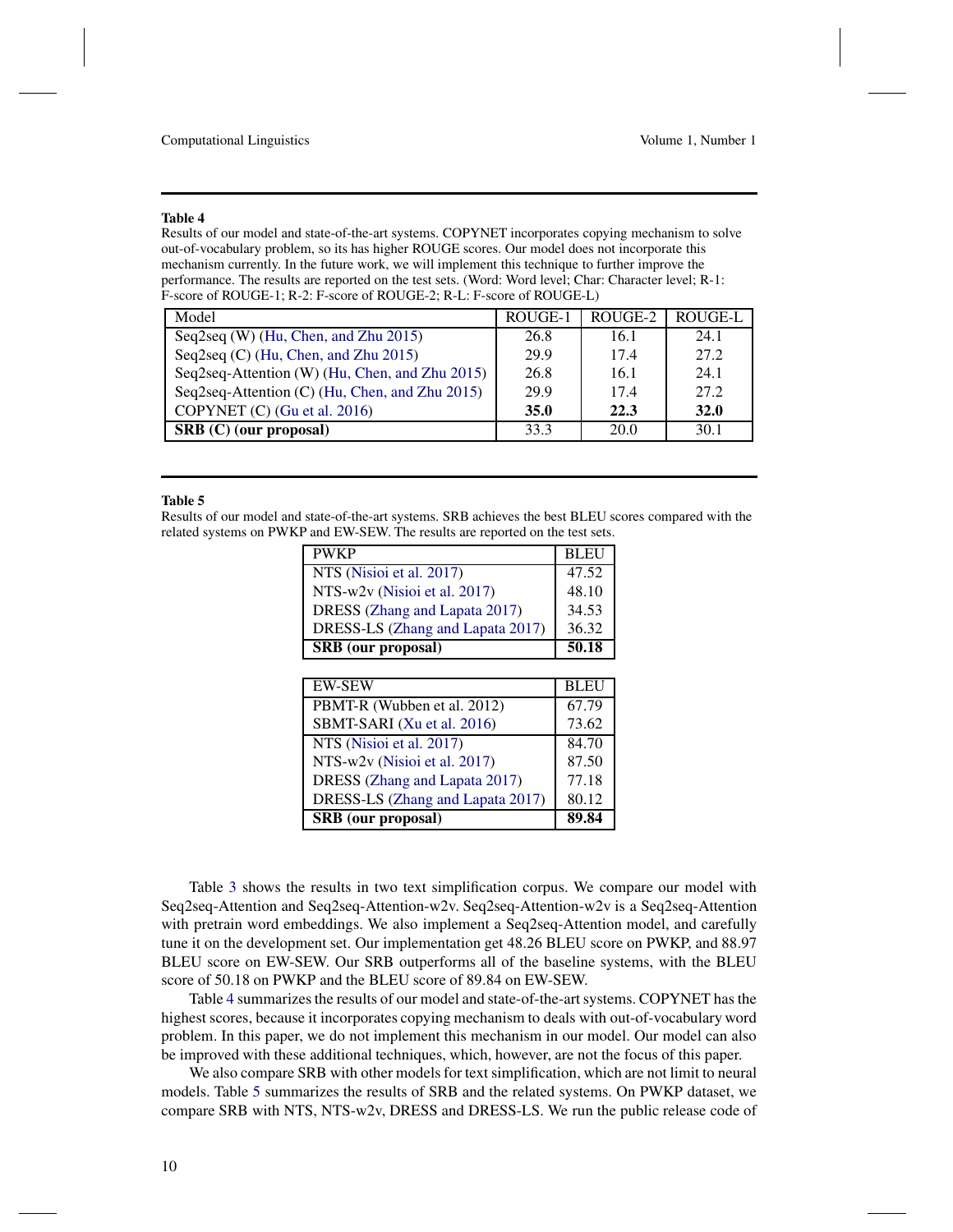#### Table 6

<span id="page-10-0"></span>An Example of SRB generated summary on LCSTS dataset, compared with the system output of Seq2seq-Attention and the reference.

| Text        | 仔细一算,上海的互联网公司不乏成功案例,但最终成为BAT一类巨                                           |
|-------------|---------------------------------------------------------------------------|
|             | 头的几乎没有, 这也能解释为何纳税百强的榜单中鲜少互联网公司的                                           |
|             | 身影。有一类是被并购, 比如: 易趣、土豆网、PPS、PPTV、一号                                        |
|             | 店等: 有一类是数年偏安于细分市场。                                                        |
|             | With careful calculation, there are many successful Internet companies in |
|             | Shanghai, but few of them becomes giant company like BAT. This is also    |
|             | the reason why few Internet companies are listed in top hundred companies |
|             | of paying tax. Some of them are merged, such as Ebay, Tudou, PPS, PPTV,   |
|             | Yihaodian and so on. Others are satisfied with segment market for years.  |
|             |                                                                           |
| Reference   | 为什么上海出不了互联网巨头?                                                            |
|             | Why Shanghai comes out no giant company?                                  |
|             |                                                                           |
| $Seq2seq-A$ | 上海的互联网巨头。                                                                 |
|             | Shanghai's giant company.                                                 |
|             |                                                                           |
| <b>SRB</b>  | 上海鲜少互联网巨头的身影。                                                             |
|             | Shanghai has few giant companies.                                         |

NTS and NTS-w2v provided by [Nisioi et al.](#page-14-4) [\(2017\)](#page-14-4), and get the BLEU score of 47.52 and 48.10 respectively. As for DRESS and DRESS-LS, we use the scores reported by [Zhang and Lapata](#page-14-5) [\(2017](#page-14-5)). The goal of DRESS is not to generate the outputs closer to the references, so BLEU of DRESS and DRESS-LS are relatively lower than NTS and NTS-w2v. SRB achieves a BLEU score of 50.18, outperforming all of the previous systems. On EW-SEW dataset, we compare WEAN-dot with PBMT-R, SBMT-SARI, and the neural models described above. We do not find any public release code of PBMT-R and SBMT-SARI. Fortunately, [Xu et al.](#page-14-7) [\(2016\)](#page-14-7) provides the predictions of PBMT-R and SBMT-SARI on EW-SEW test set, so that we can compare our model with these systems. It shows that the neural models have better performance in BLEU, and WEAN-dot achieves the best BLEU score with 89.84.

## 4.5 Case Study

Table [6](#page-10-0) is an example to show the semantic relevance between the source text and the summary. It shows that the main idea of the source text is about the reason why Shanghai has few giant company. RNN context produces "Shanghai's giant companies" which is literally similar to the source text, while SRB generates "Shanghai has few giant companies", which is closer to the main idea in semantics. It concludes that SRB produces summaries with higher semantic similarity to texts.

Table [7](#page-11-0) shows an examples of different text simplification system outputs on EW-SEW. NTS-w2v omits so many words that it lacks a lot of information. PBMT-R generates some irrelevant words, like 'siemens-martin', '-rrb-', and '-shurba', which hurts the fluency and adequacy of the generated sentence. SBMT-SARI is able to generate a fluent sentence, but the meaning is different from the source text, and even more difficult to understand. Compared with the statistic model, SRB generates a more fluent sentence. Besides, SRB improves the semantic revelance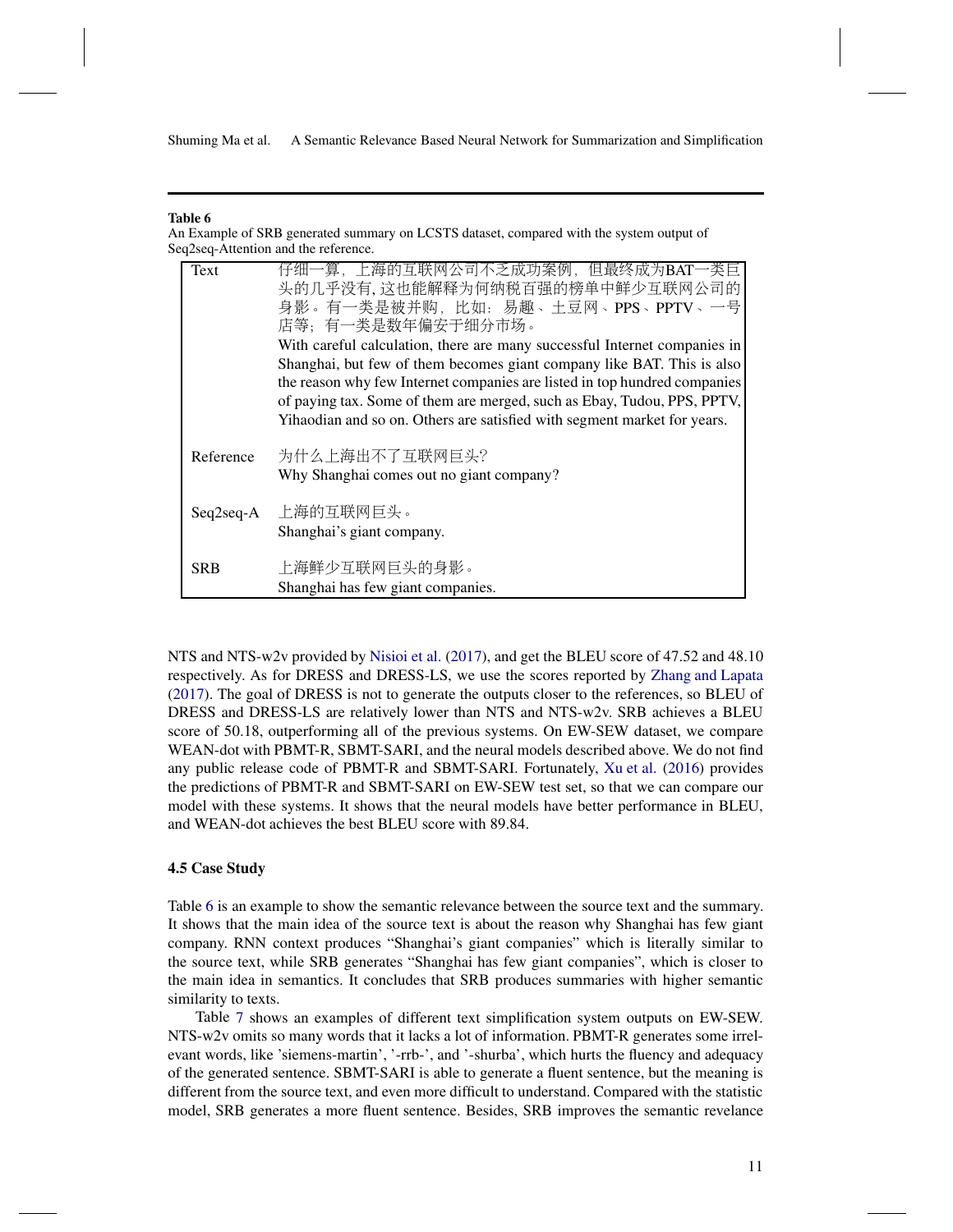#### Table 7

<span id="page-11-0"></span>An examples of different text simplification system outputs in EW-SEW dataset. Differences from the source texts are shown in bold.

| Source           | Depending on the context, another closely-related meaning of constituent           |
|------------------|------------------------------------------------------------------------------------|
|                  | is that of a citizen residing in the area governed, represented, or otherwise      |
|                  | served by a politician; sometimes this is restricted to citizens who elected       |
|                  | the politician.                                                                    |
| Reference        | The word constituent can also be used to refer to a citizen who lives in           |
|                  | the area that is governed, represented, or otherwise served by a politician;       |
|                  | sometimes the word is restricted to citizens who elected the politician.           |
| <b>NTS</b>       | Depending on the context, another closely-related meaning of constituent           |
|                  | is that of a citizen <b>living</b> in the area governed, represented, or otherwise |
|                  | served by a politician; sometimes this is restricted to citizens who elected       |
|                  | the politician.                                                                    |
| $NTS-w2v$        | This is restricted to citizens who elected the politician.                         |
| PBMT-R           | Depending on the context and meaning of closely-related siemens-martin             |
|                  | -rrb- is a citizen living in the area, or otherwise, was governed by a 1924-       |
|                  | 1930 shurba; this is restricted to people who elected it.                          |
| <b>SBMT-SARI</b> | In terms of the context, another closely-related sense of the component is         |
|                  | that of a citizen living in the area covered, make up, or if not, served by        |
|                  | a policy; sometimes this is limited to the people who elected the policy.          |
| <b>SRB</b>       | Depending on the context, another closely-related meaning of constituent           |
|                  | is that of a citizen living in the area governed, represented, or otherwise        |
|                  | served by a politician; sometimes the word is restricted to citizens who           |
|                  | elected the politician.                                                            |

between the source texts and the generated texts, so the generated sentence is semantically correct, and very close to the original meaning.

#### 5. Related Work

Abstractive text summarization has achieved successful performance thanks to the sequence-to-sequence model [\(Sutskever, Vinyals, and Le 2014\)](#page-14-11) and attention mechanism [\(Bahdanau, Cho, and Bengio 2014\)](#page-12-0). [Rush, Chopra, and Weston](#page-14-3) [\(2015](#page-14-3)) first used an attention-based encoder to compress texts and a neural network language decoder to generate summaries. Following this work, recurrent encoder was introduced to text summarization, and gained better performance [\(Lopyrev 2015;](#page-13-13) [Chopra, Auli, and Rush 2016](#page-13-14)). Towards Chinese texts, [Hu, Chen, and Zhu](#page-13-3) [\(2015\)](#page-13-3) built a large corpus of Chinese short text summarization. To deal with unknown word problem, [Nallapati et al.](#page-14-12) [\(2016](#page-14-12)) proposed a generator-pointer model so that the decoder is able to generate words in source texts. [Gu et al.](#page-13-12) [\(2016\)](#page-13-12) also solved this issue by incorporating copying mechanism. Besides, [Ayana et al.](#page-12-1) [\(2016](#page-12-1)) proposes a minimum risk training method which optimizes the parameters with the target of rouge scores.

[Zhu, Bernhard, and Gurevych](#page-14-1) [\(2010\)](#page-14-1) constructs a wikipedia dataset, and proposes a treebased simplification model, which is the first statistical simplification model covering splitting, dropping, reordering and substitution integrally. [Woodsend and Lapata](#page-14-2) [\(2011](#page-14-2)) introduces a datadriven model based on quasi-synchronous grammar, which captures structural mismatches and complex rewrite operations. [Wubben, van den Bosch, and Krahmer](#page-14-13) [\(2012\)](#page-14-13) presents a method for text simplification using phrase based machine translation with re-ranking the outputs.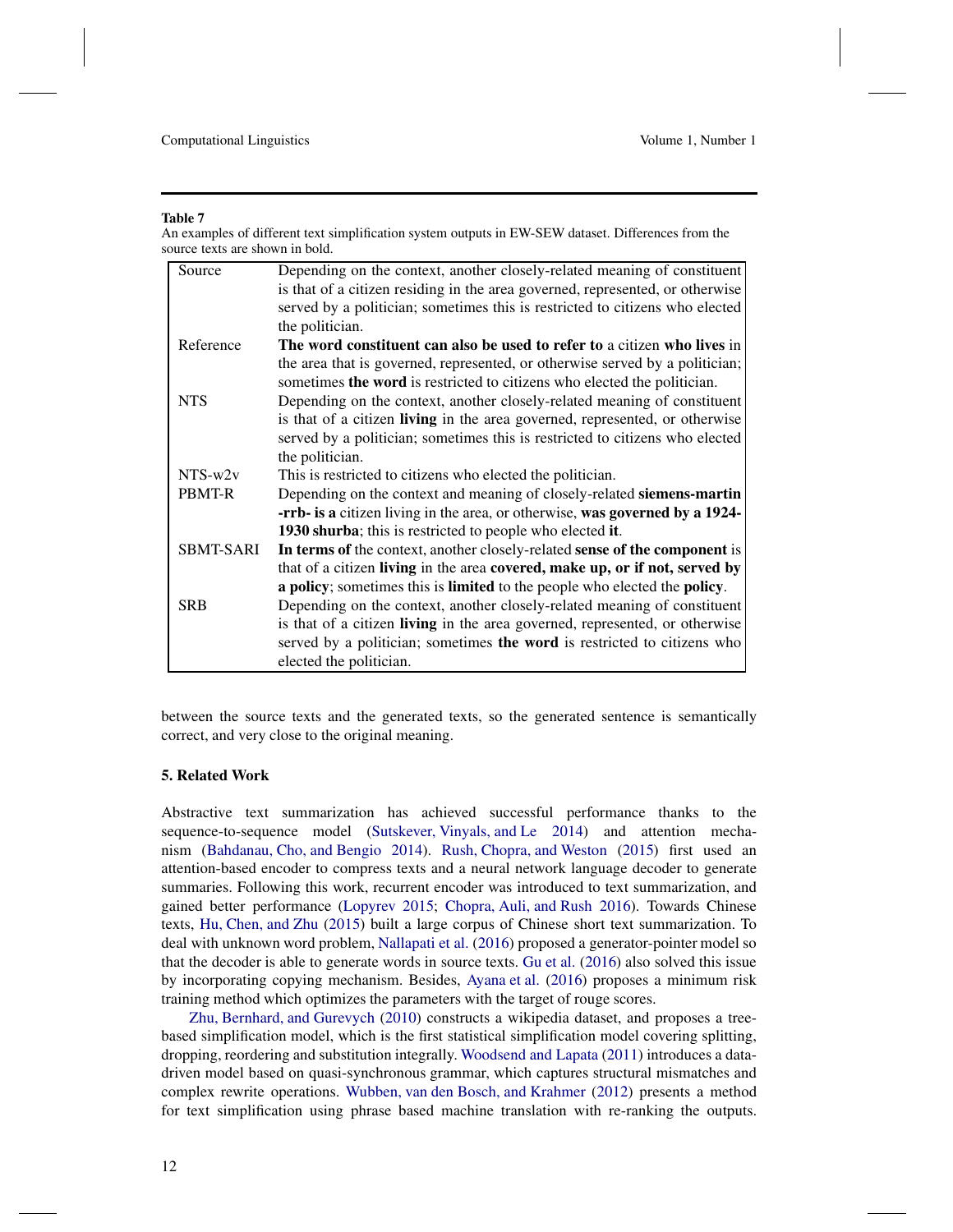[Kauchak](#page-13-15) [\(2013](#page-13-15)) proposes a text simplification corpus, and evaluates language modeling for text simplification on the proposed corpus.

[Narayan and Gardent](#page-14-14) [\(2014\)](#page-14-14) propose a hybrid approach to sentence simplification which combines deep semantics and monolingual machine translation. [Hwang et al.](#page-13-6) [\(2015\)](#page-13-6) introduces a parallel simplification corpus by evaluating the similarity between the source text and the simplified text based on WordNet. [Glavaš and Štajner](#page-13-16) [\(2015](#page-13-16)) propose an unsupervised approach to lexical simplification that makes use of word vectors and require only regular corpora. [Xu et al.](#page-14-7) [\(2016](#page-14-7)) design automatic metrics for text simplification, and they introduce a statistic machine translation, and tune with the proposed automatic metrics.

Recently, most works focus on the neural sequence-to-sequence model. [Nisioi et al.](#page-14-4) [\(2017](#page-14-4)) present a sequence-to-sequence model, and re-ranks the predictions with BLEU and SARI. [Zhang and Lapata](#page-14-5) [\(2017\)](#page-14-5) propose a deep reinforcement learning model to improve the simplicity, fluency and adequacy of the simplified texts. [Cao et al.](#page-13-4) [\(2017\)](#page-13-4) introduce a novel sequence-tosequence model to join copying and restricted generation for text simplification.

Our work is also related to the encoder-decoder framework [\(Cho et al. 2014](#page-13-17)) and the attention mechanism [\(Bahdanau, Cho, and Bengio 2014\)](#page-12-0). Encoder-decoder framework, like sequence-to-sequence model, has achieved success in machine translation [\(Sutskever, Vinyals, and Le 2014;](#page-14-11) [Jean et al. 2015;](#page-13-9) [Luong, Pham, and Manning 2015\)](#page-13-10), text summarization [\(Rush, Chopra, and Weston 2015;](#page-14-3) [Chopra, Auli, and Rush 2016](#page-13-14); [Nallapati et al.](#page-14-12) [2016;](#page-14-12) [Cao et al. 2016\)](#page-12-2), and other natural language processing tasks. Neural attention model is first proposed by [Bahdanau, Cho, and Bengio](#page-12-0) [\(2014](#page-12-0)). There are many other methods to improve neural attention model [\(Jean et al. 2015;](#page-13-9) [Luong, Pham, and Manning 2015\)](#page-13-10).

## 6. Conclusion

In this work, our goal is to improve the semantic relevance between source texts and generated simplified texts for text summarization and text simplification. To achieve this goal, we propose a Semantic Relevance Based neural network model (SRB). A similarity evaluation component is introduced to measure the relevance of source texts and generated texts. During training, it maximizes the similarity score to encourage high semantic relevance between source texts and simplified texts. In order to better represent a long source text, we introduce a self-gated attention encoder to memory the input text. We conduct the experiments on three corpus, namely LCSTS, PWKP, and EW-SEW. Experiments show that our proposed model has better performance than the state-of-the-art systems on the benchmark corpus.

#### Acknowledgements

This work was supported in part by National Natural Science Foundation of China (No. 61673028), and an Okawa Research Grant (2016). Xu Sun is the corresponding author of this paper. This work is a substantial extension of the conference version presented at ACL 2017 [\(Ma et al. 2017](#page-13-18)).

#### References

- <span id="page-12-1"></span>Ayana, Shiqi Shen, Zhiyuan Liu, and Maosong Sun. 2016. Neural headline generation with minimum risk training. *CoRR*, abs/1604.01904.
- <span id="page-12-0"></span>Bahdanau, Dzmitry, Kyunghyun Cho, and Yoshua Bengio. 2014. Neural machine translation by jointly learning to align and translate. *CoRR*, abs/1409.0473.
- <span id="page-12-2"></span>Cao, Ziqiang, Wenjie Li, Sujian Li, Furu Wei, and Yanran Li. 2016. Attsum: Joint learning of focusing and summarization with neural attention. In *COLING 2016, 26th International Conference on Computational Linguistics, Proceedings of the Conference: Technical Papers, December 11-16, 2016, Osaka, Japan*, pages 547–556.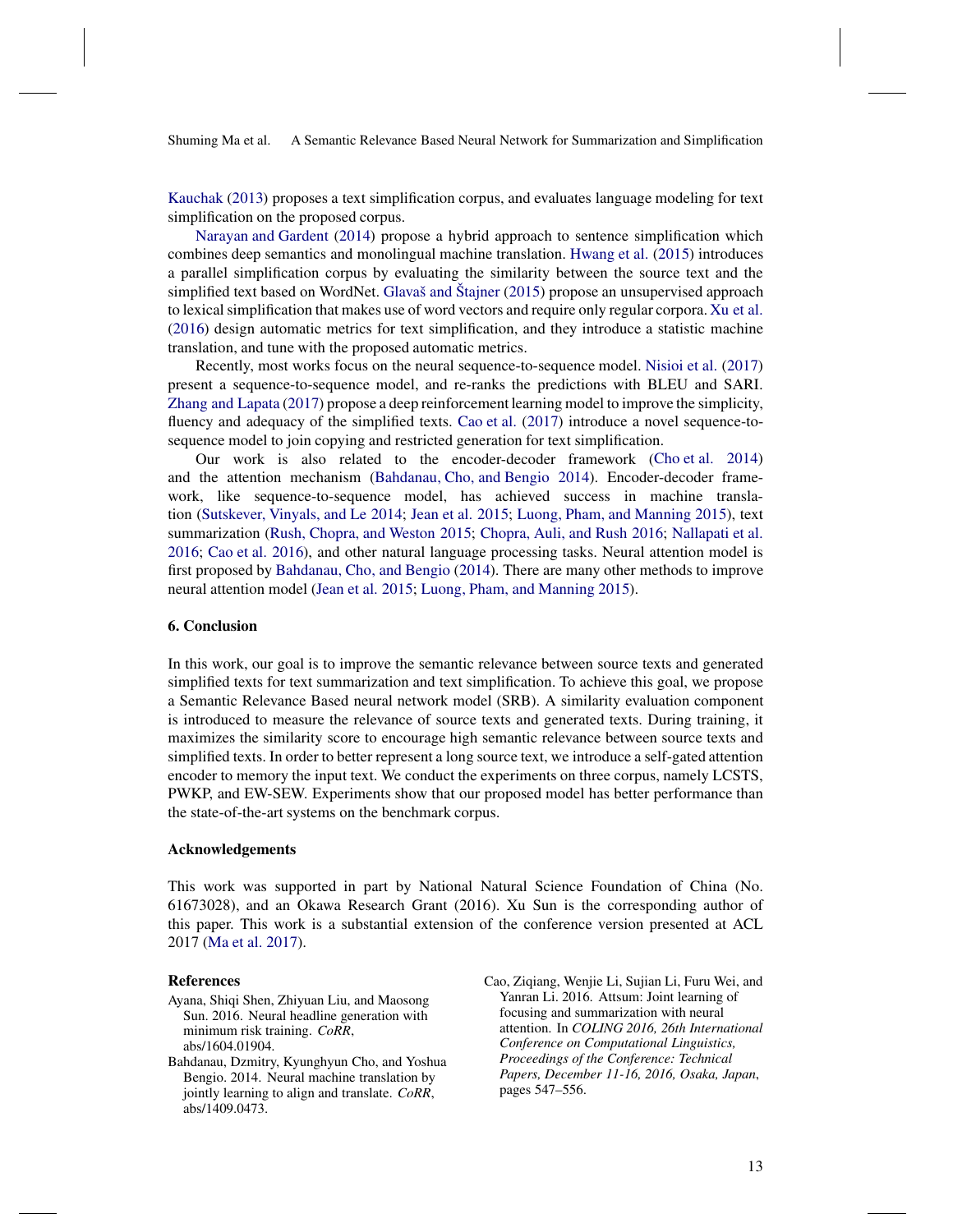- <span id="page-13-4"></span>Cao, Ziqiang, Chuwei Luo, Wenjie Li, and Sujian Li. 2017. Joint copying and restricted generation for paraphrase. In *Proceedings of the Thirty-First AAAI Conference on Artificial Intelligence*, pages 3152–3158.
- <span id="page-13-1"></span>Cao, Ziqiang, Furu Wei, Sujian Li, Wenjie Li, Ming Zhou, and Houfeng Wang. 2015. Learning summary prior representation for extractive summarization. In *Proceedings of the 53rd Annual Meeting of the Association for Computational Linguistics and the 7th International Joint Conference on Natural Language Processing of the Asian Federation of Natural Language Processing, ACL 2015, July 26-31, 2015, Beijing, China, Volume 2: Short Papers*, pages 829–833.
- <span id="page-13-0"></span>Cheng, Jianpeng and Mirella Lapata. 2016. Neural summarization by extracting sentences and words. In *Proceedings of the 54th Annual Meeting of the Association for Computational Linguistics, ACL 2016, August 7-12, 2016, Berlin, Germany, Volume 1: Long Papers*.
- <span id="page-13-17"></span>Cho, Kyunghyun, Bart van Merrienboer, Çaglar Gülçehre, Dzmitry Bahdanau, Fethi Bougares, Holger Schwenk, and Yoshua Bengio. 2014. Learning phrase representations using RNN encoder-decoder for statistical machine translation. In *Proceedings of the 2014 Conference on Empirical Methods in Natural Language Processing, EMNLP 2014*, pages 1724–1734.
- <span id="page-13-14"></span>Chopra, Sumit, Michael Auli, and Alexander M. Rush. 2016. Abstractive sentence summarization with attentive recurrent neural networks. In *NAACL HLT 2016, The 2016 Conference of the North American Chapter of the Association for Computational Linguistics: Human Language Technologies*, pages 93–98.
- <span id="page-13-2"></span>Filippova, Katja, Enrique Alfonseca, Carlos A. Colmenares, Lukasz Kaiser, and Oriol Vinyals. 2015. Sentence compression by deletion with lstms. In *Proceedings of the 2015 Conference on Empirical Methods in Natural Language Processing, EMNLP*, pages 360–368.
- <span id="page-13-16"></span>Glavaš, Goran and Sanja Štajner. 2015. Simplifying lexical simplification: Do we need simplified corpora? In *Proceedings of the 53rd Annual Meeting of the Association for Computational Linguistics, ACL*, pages 63–68.
- <span id="page-13-12"></span>Gu, Jiatao, Zhengdong Lu, Hang Li, and Victor O. K. Li. 2016. Incorporating copying mechanism in sequence-to-sequence learning. In *Proceedings of the 54th Annual Meeting of the Association for Computational Linguistics, ACL 2016*.
- <span id="page-13-5"></span>Hochreiter, Sepp and Jürgen Schmidhuber. 1997. Long short-term memory. *Neural Computation*, 9(8):1735–1780.

# <span id="page-13-3"></span>Hu, Baotian, Qingcai Chen, and Fangze Zhu. 2015. LCSTS: A large scale chinese short text summarization dataset. In *Proceedings of the 2015 Conference on Empirical Methods in*

- *Natural Language Processing, EMNLP 2015, Lisbon, Portugal, September 17-21, 2015*, pages 1967–1972.
- <span id="page-13-6"></span>Hwang, William, Hannaneh Hajishirzi, Mari Ostendorf, and Wei Wu. 2015. Aligning sentences from standard wikipedia to simple wikipedia. In *NAACL HLT 2015*, pages 211–217.
- <span id="page-13-9"></span>Jean, Sébastien, KyungHyun Cho, Roland Memisevic, and Yoshua Bengio. 2015. On using very large target vocabulary for neural machine translation. In *Proceedings of the 53rd Annual Meeting of the Association for Computational Linguistics, ACL 2015*, pages 1–10.
- <span id="page-13-15"></span>Kauchak, David. 2013. Improving text simplification language modeling using unsimplified text data. In *Proceedings of the 51st Annual Meeting of the Association for Computational Linguistics, ACL*, pages 1537–1546.
- <span id="page-13-11"></span>Kingma, Diederik P. and Jimmy Ba. 2014. Adam: A method for stochastic optimization. *CoRR*, abs/1412.6980.
- <span id="page-13-7"></span>Lin, Chin-Yew and Eduard H. Hovy. 2003. Automatic evaluation of summaries using n-gram co-occurrence statistics. In *Human Language Technology Conference of the North American Chapter of the Association for Computational Linguistics, HLT-NAACL 2003*.
- <span id="page-13-13"></span>Lopyrev, Konstantin. 2015. Generating news headlines with recurrent neural networks. *CoRR*, abs/1512.01712.
- <span id="page-13-10"></span>Luong, Thang, Hieu Pham, and Christopher D. Manning. 2015. Effective approaches to attention-based neural machine translation. In *Proceedings of the 2015 Conference on Empirical Methods in Natural Language Processing, EMNLP 2015*, pages 1412–1421.
- <span id="page-13-18"></span>Ma, Shuming, Xu Sun, Jingjing Xu, Houfeng Wang, Wenjie Li, and Qi Su. 2017. Improving semantic relevance for sequence-to-sequence learning of chinese social media text summarization. In *Proceedings of the 55th Annual Meeting of the Association for Computational Linguistics, ACL 2017, Vancouver, Canada, July 30 - August 4, Volume 2: Short Papers*, pages 635–640.
- <span id="page-13-8"></span>Manning, Christopher D., Mihai Surdeanu, John Bauer, Jenny Rose Finkel, Steven Bethard, and David McClosky. 2014. The stanford corenlp natural language processing toolkit. In *Proceedings of the 52nd Annual Meeting of the Association for Computational Linguistics, ACL*, pages 55–60.